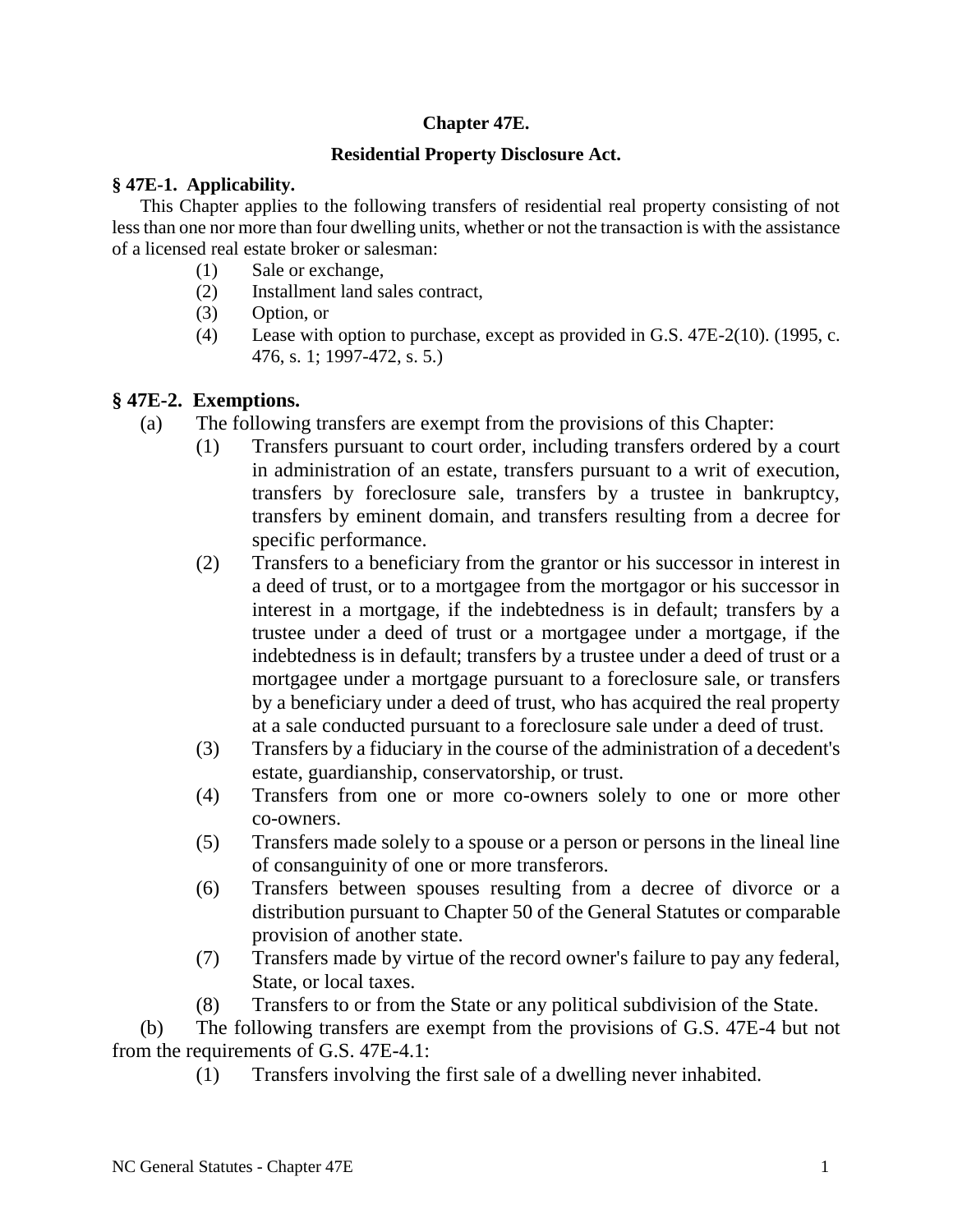- (2) Lease with option to purchase contracts where the lessee occupies or intends to occupy the dwelling.
- (3) Transfers between parties when both parties agree not to complete a residential property disclosure statement or an owners' association and mandatory covenants disclosure statement. (1995, c. 476, s. 1; 2011-362, s. 3(a); 2014-120, s. 49(a).)

## **§ 47E-3. Definitions.**

When used in this Chapter, unless the context requires otherwise, the term:

- (1) "Owner" means each person having a recorded present or future interest in real estate that is identified in a real estate contract subject to this Chapter; but shall not mean or include the trustee in a deed of trust, or the owner or holder of a mortgage, deed of trust, mechanic's or materialman's lien, or other lien or security interest in the real property, or the owner of any easement or license encumbering the real property.
- (2) "Purchaser" means each person or entity named as "buyer" or "purchaser" in a real estate contract subject to this Chapter.
- (3) "Real estate contract" means a contract for the transfer of ownership of real property by the means described in G.S. 47E-1.
- (4) "Real property" means the lot or parcel, and the dwelling unit(s) thereon, described in a real estate contract subject to this Chapter. (1995, c. 476, s. 1.)

## **§ 47E-4. Required disclosures.**

(a) With regard to transfers described in G.S. 47E-1, the owner of the real property shall furnish to a purchaser a residential property disclosure statement. The disclosure statement shall:

- (1) Disclose those items which are required to be disclosed relative to the characteristics and condition of the property and of which the owner has actual knowledge; or
- (2) State that the owner makes no representations as to the characteristics and condition of the real property or any improvements to the real property except as otherwise provided in the real estate contract.

(b) The North Carolina Real Estate Commission shall develop and require the use of a standard disclosure statement to comply with the requirements of this section. The disclosure statement shall specify that certain transfers of residential property are excluded from this requirement by G.S. 47E-2, including transfers of residential property made pursuant to a lease with an option to purchase where the lessee occupies or intends to occupy the dwelling, and shall include at least the following characteristics and conditions of the property:

- (1) The water supply and sanitary sewage disposal system;
- (2) The roof, chimneys, floors, foundation, basement, and other structural components and any modifications of these structural components;
- (3) The plumbing, electrical, heating, cooling, and other mechanical systems;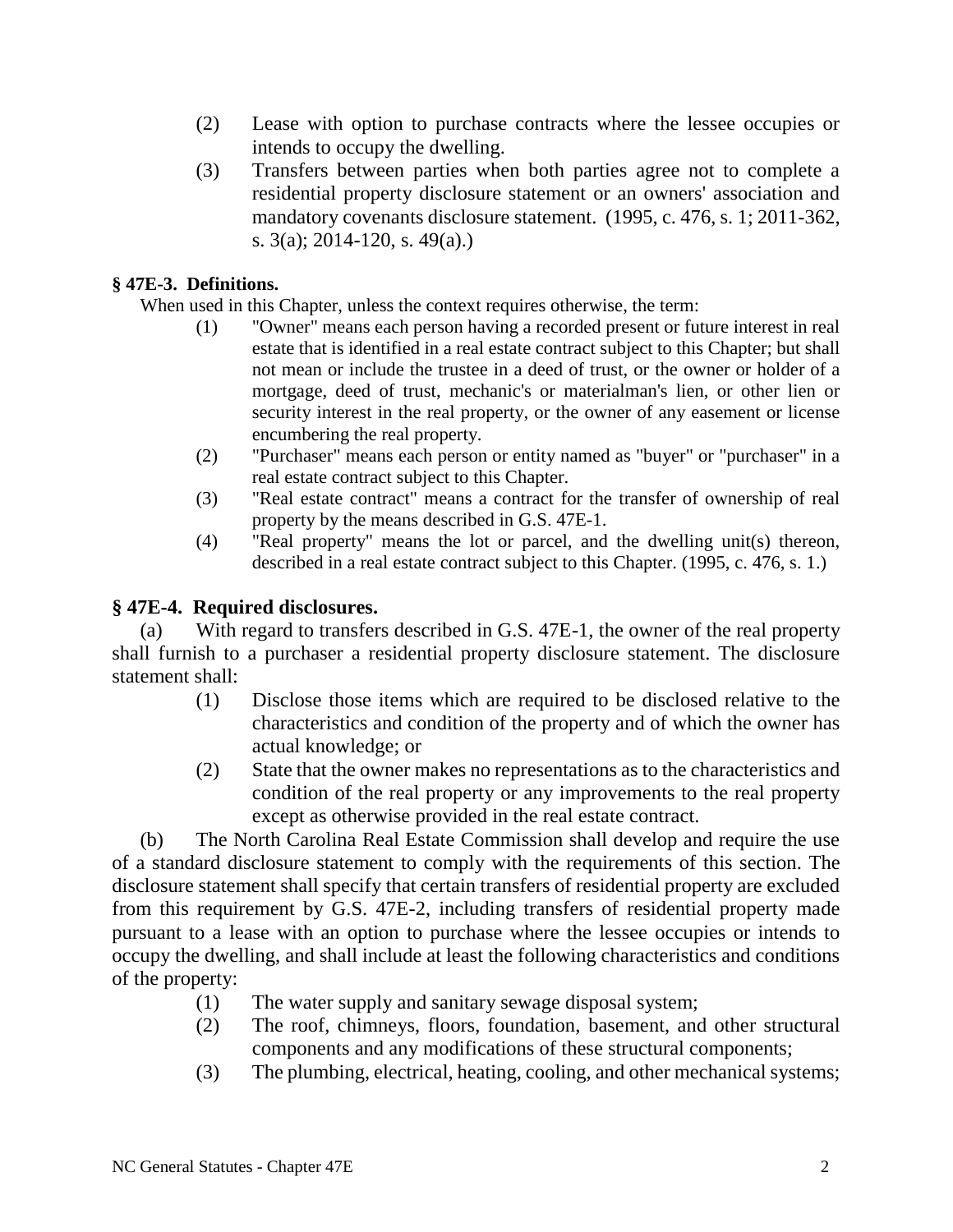- (4) Present infestation of wood-destroying insects or organisms or past infestation the damage for which has not been repaired;
- (5) The zoning laws, restrictive covenants, building codes, and other land-use restrictions affecting the real property, any encroachment of the real property from or to adjacent real property, and notice from any governmental agency affecting this real property; and
- (6) Presence of lead-based paint, asbestos, radon gas, methane gas, underground storage tank, hazardous material or toxic material (whether buried or covered), and other environmental contamination.

The disclosure statement shall provide the owner with the option to indicate whether the owner has actual knowledge of the specified characteristics or conditions, or the owner is making no representations as to any characteristic or condition.

(b1) With regard to transfers described in G.S. 47E-1, the owner of the real property shall furnish to a purchaser an owners' association and mandatory covenants disclosure statement.

- (1) The North Carolina Real Estate Commission shall develop and require the use of a standard disclosure statement to comply with the requirements of this subsection. The disclosure statement shall specify that certain transfers of residential property are excluded from this requirement by G.S. 47E-2, including transfers of residential property made pursuant to a lease with an option to purchase where the lessee occupies or intends to occupy the dwelling. The standard disclosure statement shall require disclosure of whether or not the property to be conveyed is subject to regulation by one or more owners' association(s) and governing documents which impose various mandatory covenants, conditions, and restrictions upon the property, including, but not limited to, obligations to pay regular assessments or dues and special assessments. The statement required by this subsection shall include information on all of the following:
	- a. The name, address, telephone number, or e-mail address for the president or manager of the association to which the lot is subject.
	- b. The amount of any regular assessments or dues to which the lot is subject.
	- c. Whether there are any services that are paid for by regular assessments or dues to which the lot is subject.
	- d. Whether, as of the date the disclosure is signed, there are any assessments, dues, fees, or special assessments which have been duly approved as required by the applicable declaration or bylaws, payable to an association to which the lot is subject.
	- e. Whether, as of the date the disclosure is signed, there are any unsatisfied judgments against or pending lawsuits involving the lot, the planned community or the association to which the lot is subject, with the exception of any action filed by the association for the collection of delinquent assessments on lots other than the lot to be sold.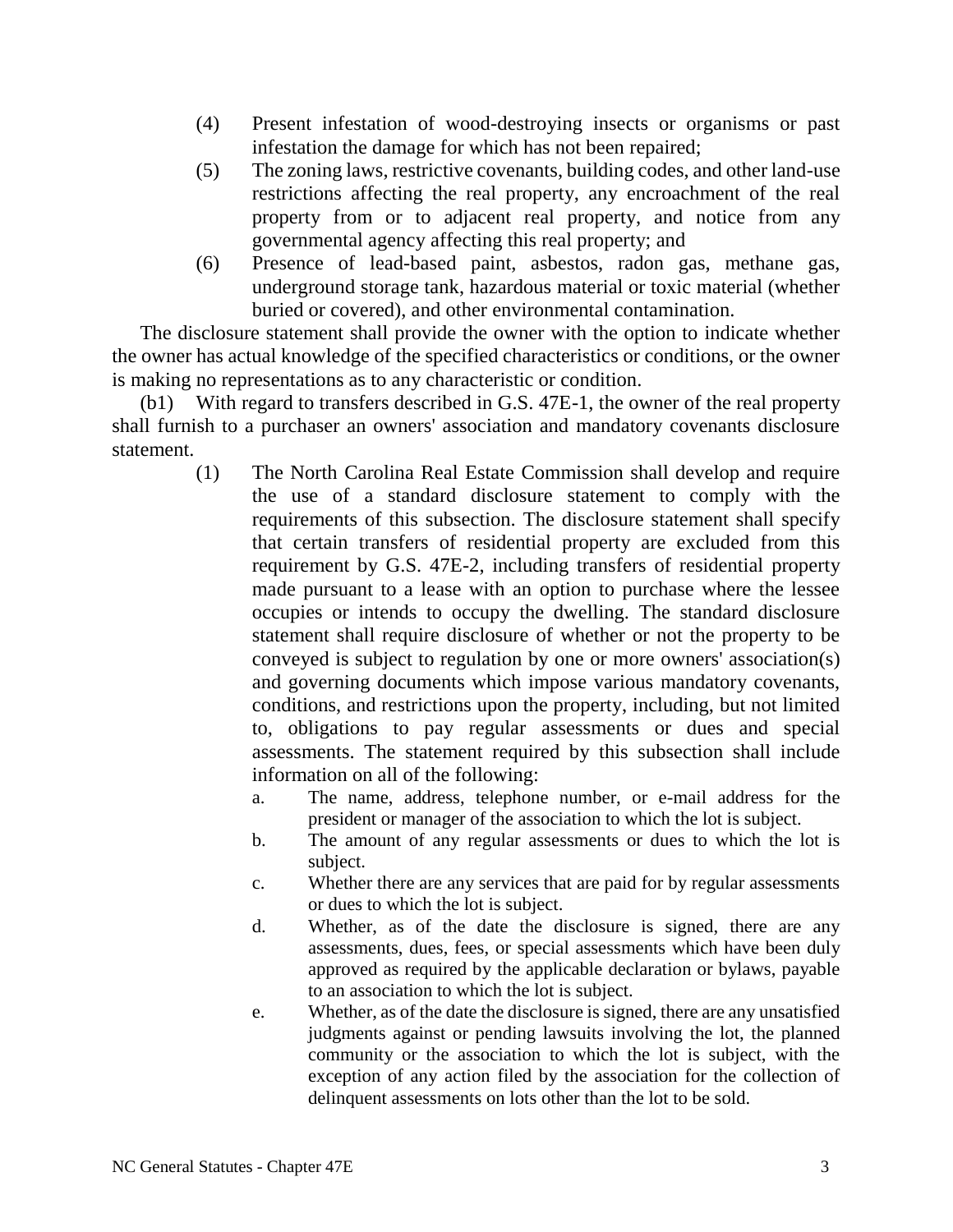- f. Any fees charged by an association or management company to which the lot is subject in connection with the conveyance or transfer of the lot to a new owner.
- (2) The owners' association and mandatory covenants disclosure statement shall provide the owner with the option to indicate whether the owner has actual knowledge of the specified characteristics, or conditions or the owner is making no representations as to any characteristic or condition contained in the statement.

(b2) Repealed by Session Laws 2014-120, s. 49(a), effective January 1, 2015, and applicable to contracts executed on or after that date.

(c) The rights of the parties to a real estate contract as to conditions of the property of which the owner had no actual knowledge are not affected by this Article unless the residential disclosure statement or the owners' association and mandatory covenants disclosure statement, as applicable, states that the owner makes no representations as to those conditions. If the statement states that an owner makes no representations as to the conditions of the property, then the owner has no duty to disclose those conditions, whether or not the owner should have known of them. (1995, c. 476, s. 1.; 1997-472, s. 1; 2011-362, s. 3(b); 2012-143, s. 5; 2014-120, s. 49(a).)

## **§ 47E-4.1. Required mineral and oil and gas rights disclosures.**

(a) With regard to transfers described in G.S. 47E-1 and G.S. 47E-2(b), the owner of the real property shall furnish to a purchaser a mineral and oil and gas rights mandatory disclosure statement. The disclosure shall be conspicuous, shall be in boldface type, and shall be as follows:

#### MINERAL AND OIL AND GAS RIGHTS DISCLOSURE

Mineral rights and/or oil and gas rights can be severed from the title to real property by conveyance (deed) of the mineral rights and/or oil and gas rights from the owner or by reservation of the mineral rights and/or oil and gas rights by the owner. If mineral rights and/or oil and gas rights are or will be severed from the property, the owner of those rights may have the perpetual right to drill, mine, explore, and remove any of the subsurface mineral and/or oil or gas resources on or from the property either directly from the surface of the property or from a nearby location. With regard to the severance of mineral rights and/or oil and gas rights, Seller makes the following disclosures:

|                       |                                                                                                            | Yes | N <sub>0</sub> | No Representation |
|-----------------------|------------------------------------------------------------------------------------------------------------|-----|----------------|-------------------|
| <b>Buyer Initials</b> | 1. Mineral rights were severed from<br>the property by a previous owner.                                   |     |                |                   |
|                       |                                                                                                            | Yes | - No           |                   |
| <b>Buyer Initials</b> | 2. Seller has severed the mineral<br>rights from the property.                                             |     |                |                   |
|                       |                                                                                                            | Yes | N <sub>0</sub> |                   |
| <b>Buyer Initials</b> | 3. Seller intends to sever the mineral<br>rights from the property prior to<br>transfer of title to Buyer. |     |                |                   |
|                       |                                                                                                            | Yes |                | No Representation |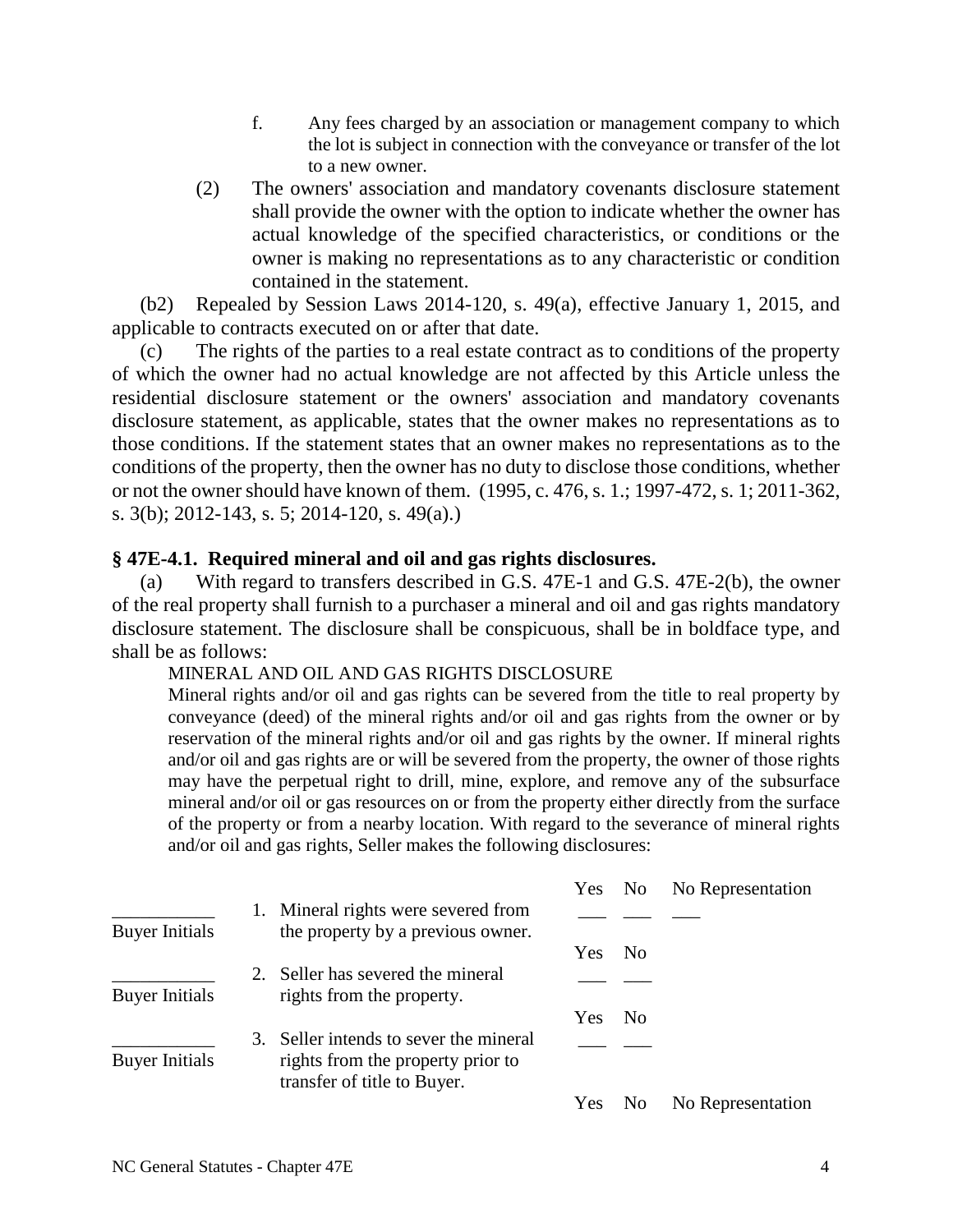|                       | 4. Oil and gas rights were severed from                                                                        |     |                |  |
|-----------------------|----------------------------------------------------------------------------------------------------------------|-----|----------------|--|
| <b>Buyer Initials</b> | the property by a previous owner.                                                                              |     |                |  |
|                       |                                                                                                                | Yes | N <sub>0</sub> |  |
| <b>Buyer Initials</b> | 5. Seller has severed the oil and gas<br>rights from the property.                                             |     |                |  |
|                       |                                                                                                                | Yes | N <sub>0</sub> |  |
| Buyer Initials        | 6. Seller intends to sever the oil and<br>gas rights from the property prior to<br>transfer of title to Buyer. |     |                |  |

(b) The North Carolina Real Estate Commission shall develop and require the use of a mineral and oil and gas rights mandatory disclosure statement to comply with the requirements of this section. The disclosure statement shall specify that the transfers identified in G.S. 47E-2(a) are exempt from this requirement but the transfers identified in G.S. 47E-2(b) are not. The disclosure statement shall provide the owner with the option to indicate whether the owner has actual knowledge of the specified characteristics or conditions. The owner may make no representations only as to a previous severance of mineral rights and previous severance of oil and gas rights.

(c) The rights of the parties to a real estate contract as to the severance of minerals or the severance of oil and gas rights by the previous owner of the property and of which the owner had no actual knowledge are not affected by this Article unless the mineral and oil and gas rights mandatory disclosure statement states that the owner makes no representations as to the severance of mineral rights or the severance of oil and gas rights by the previous owner of the property. If the statement states that an owner makes no representations as to the severance of mineral rights or the severance of oil and gas rights by the previous owner of the property, then the owner has no duty to disclose the severance of mineral rights or the severance of oil and gas rights, as applicable, by a previous owner of the property, whether or not the owner should have known of any such severance.  $(2014-120, s. 49(a))$ 

# **§ 47E-5. Time for disclosure; cancellation of contract.**

(a) The owner of real property subject to this Chapter shall deliver to the purchaser the disclosure statements required by this Chapter no later than the time the purchaser makes an offer to purchase, exchange, or option the property, or exercises the option to purchase the property pursuant to a lease with an option to purchase. The residential property disclosure statement, the mineral and oil and gas rights mandatory disclosure statement, or the owners' association and mandatory covenants disclosure statement may be included in the real estate contract, in an addendum, or in a separate document.

(b) If the disclosure statements required by this Chapter are not delivered to the purchaser prior to or at the time the purchaser makes an offer, the purchaser may cancel any resulting real estate contract. The purchaser's right to cancel shall expire if not exercised prior to the following, whichever occurs first:

> (1) The end of the third calendar day following the purchaser's receipt of the disclosure statement;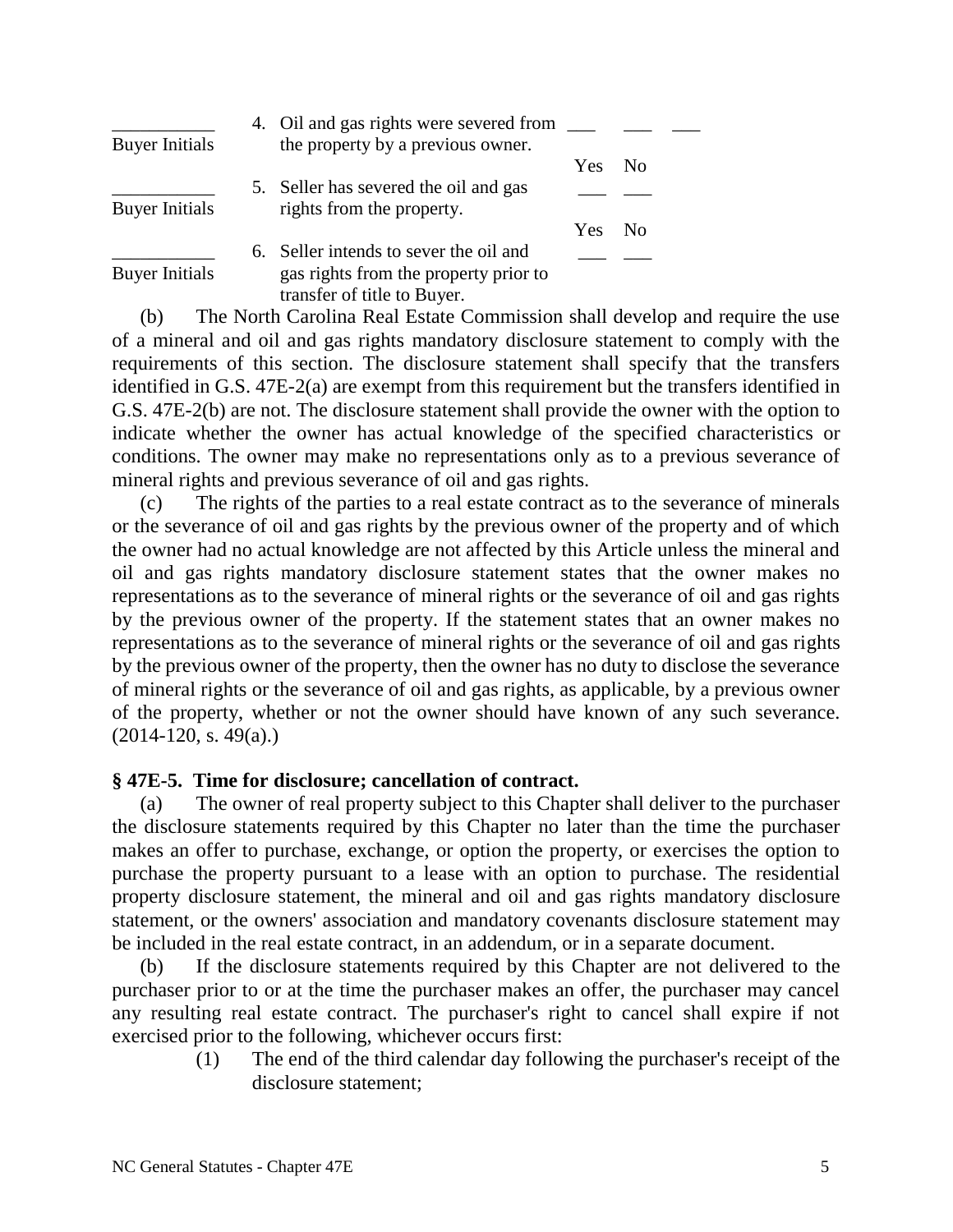- (2) The end of the third calendar day following the date the contract was made;
- (3) Settlement or occupancy by the purchaser in the case of a sale or exchange; or
- (4) Settlement in the case of a purchase pursuant to a lease with option to purchase.

Any right of the purchaser to cancel the contract provided by this subsection is waived conclusively if not exercised in the manner required by this subsection.

In order to cancel a real estate contract when permitted by this section, the purchaser shall, within the time required above, give written notice to the owner or the owner's agent either by hand delivery or by depositing into the United States mail, postage prepaid, and properly addressed to the owner or the owner's agent. If the purchaser cancels a real estate contract in compliance with this subsection, the cancellation shall be without penalty to the purchaser, and the purchaser shall be entitled to a refund of any deposit the purchaser may have paid. Any rights of the purchaser to cancel or terminate the contract for reasons other than those set forth in this subsection are not affected by this subsection. (1995, c. 476, s. 1; 1997-472, s. 2; 2011-362, s. 3(c); 2014-120, s. 49(a).)

### **§ 47E-6. Owner liability for disclosure of information provided by others.**

With the exception of the disclosures required by G.S. 47E-4.1, the owner may discharge the duty to disclose imposed by this Chapter by providing a written report attached to the residential property disclosure statement and the owners' association and mandatory covenants disclosure statement by a public agency or by an attorney, engineer, land surveyor, geologist, pest control operator, contractor, home inspector or other expert, dealing with matters within the scope of the public agency's functions or the expert's license or expertise. The owner shall not be liable for any error, inaccuracy, or omission of any information delivered pursuant to this section if the error, inaccuracy, or omission was made in reasonable reliance upon the information provided by the public agency or expert and the owner was not grossly negligent in obtaining the information or transmitting it. (1995, c. 476, s. 1; 1997-472, s. 3; 2011-362, s. 3(d); 2014-120, s. 49(a).)

#### **§ 47E-7. Change in circumstances.**

If, subsequent to the owner's delivery of a residential property disclosure statement, the mineral and oil and gas rights mandatory disclosure statement, or the owners' association and mandatory covenants disclosure statement to a purchaser, the owner discovers a material inaccuracy in a disclosure statement, or a disclosure statement is rendered inaccurate in a material way by the occurrence of some event or circumstance, the owner shall promptly correct the inaccuracy by delivering a corrected disclosure statement or statements to the purchaser. Failure to deliver a corrected disclosure statement or to make the repairs made necessary by the event or circumstance shall result in such remedies for the buyer as are provided for by law in the event the sale agreement requires the property to be in substantially the same condition at closing as on the date of the offer to purchase,